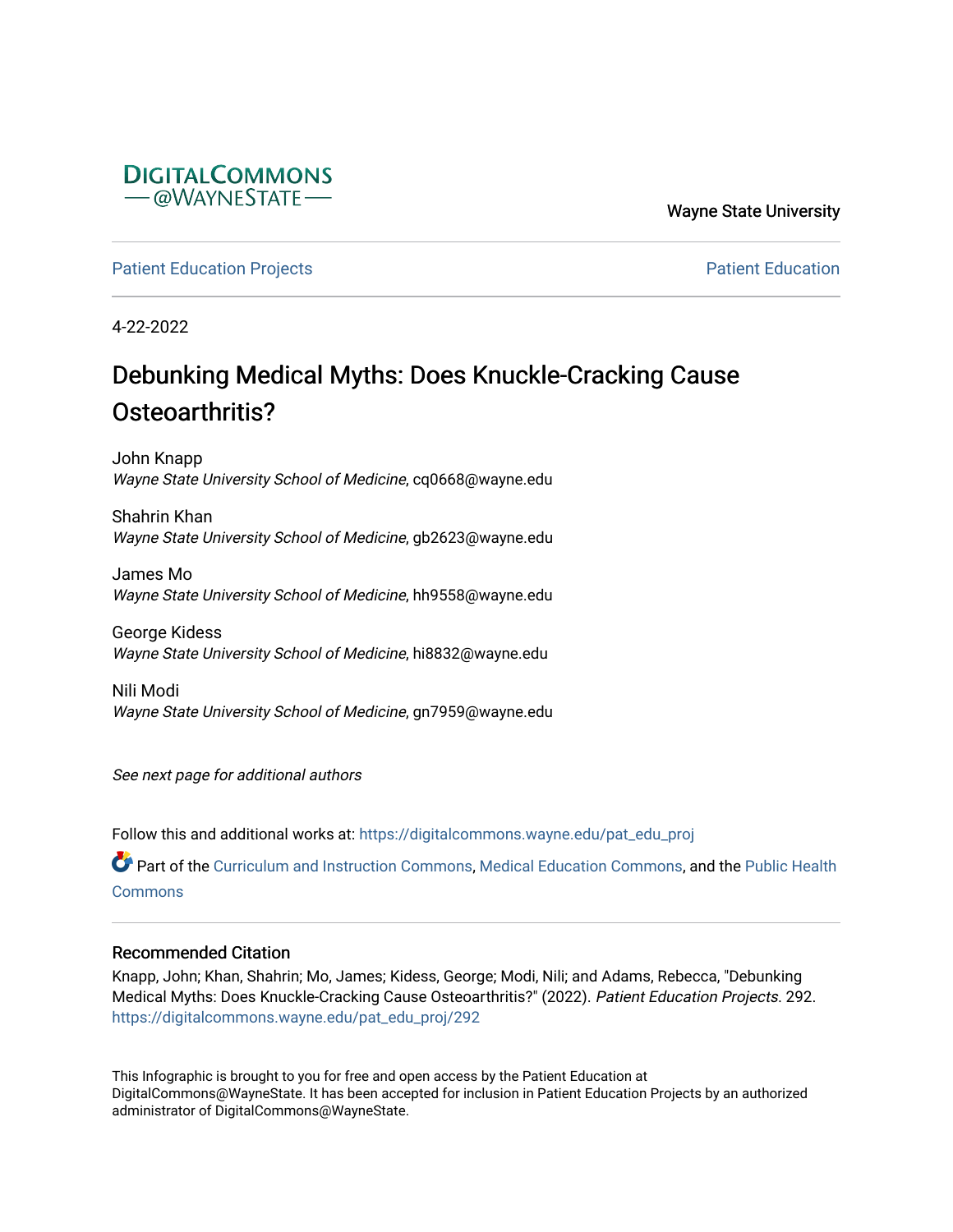#### Authors

John Knapp, Shahrin Khan, James Mo, George Kidess, Nili Modi, and Rebecca Adams

This infographic is available at DigitalCommons@WayneState: [https://digitalcommons.wayne.edu/pat\\_edu\\_proj/292](https://digitalcommons.wayne.edu/pat_edu_proj/292)